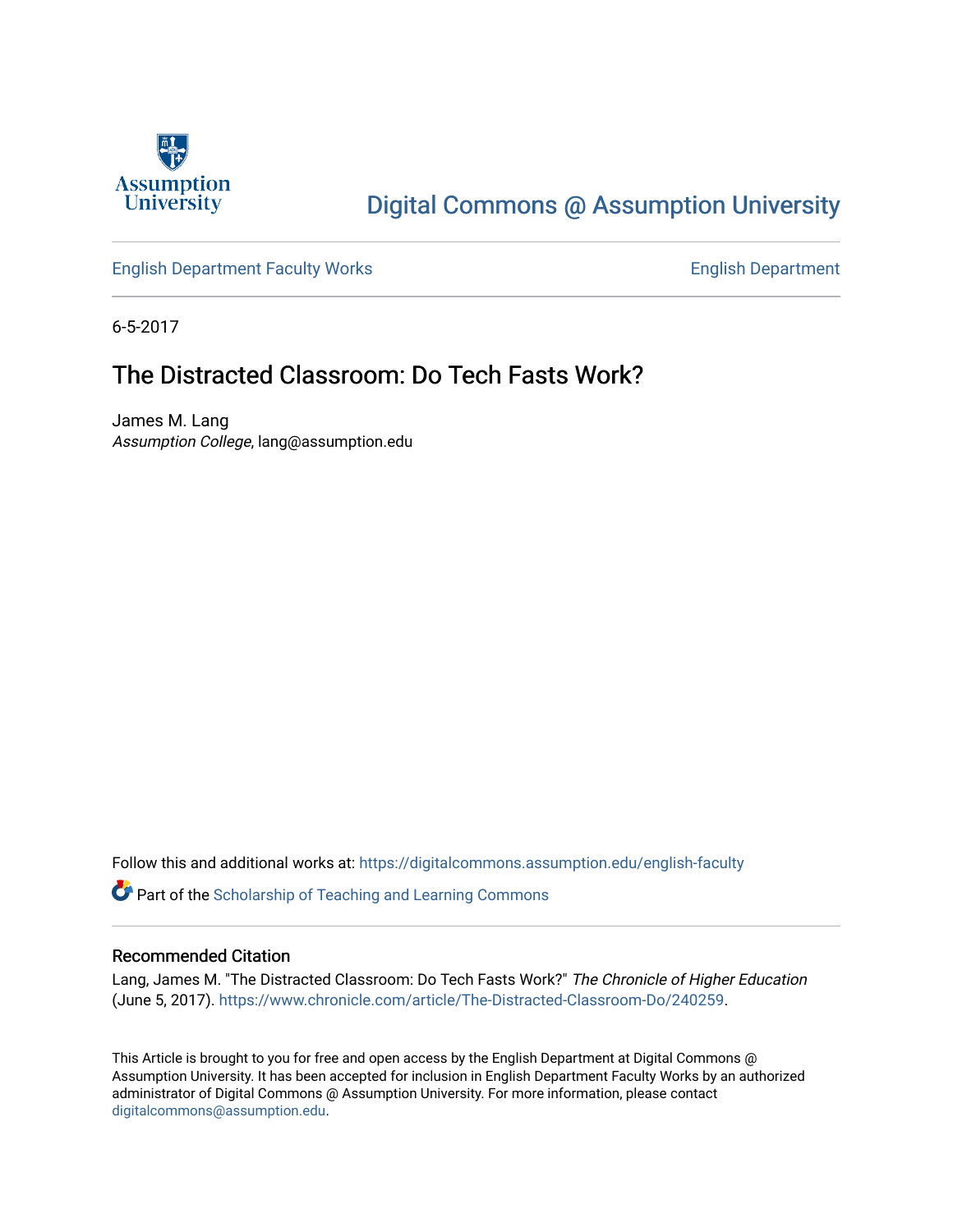#### THE CHRONICLE of Higher Education

**[ADVICE](https://www.chronicle.com/section/Advice/66)**

# **The Distracted Classroom: Do Tech Fasts Work?**

By James M. Lang JUNE 05, 2017



ATLAS Social Media, Creative [Commons](https://creativecommons.org/publicdomain/mark/1.0/), Public domain

WO ye wo years ago I helped lead a student immersion trip to Ecuador. Along with a dozen or so students, I spent a week learning about the challenges faced by [people living in deep poverty](http://www.rostrodecristo.org/where-we-work/mt-sinai) just outside the city of Guayaquil. To give our full attention to the experience, we dropped our cell phones into plastic bags upon arrival, and locked them away for the duration of our stay.

In the evenings, after dinner and board games, the students would talk about their desire to maintain better control over their love affair with technology once they had their phones back. I felt a similar impulse, although my preexisting relationship with my phone was probably less

intense than theirs.

A few weeks after we had returned home, I walked by a student from the trip. She looked up from her phone just in time to catch my eye, and we had a brief but rueful exchange about the fact that our old technological habits had returned so quickly.

The power of those habits — and their capacity to create unwanted distraction in the classroom for both faculty and students — has been the broad focus of this series. Its specific focus has been the findings of a 2016 book by Adam Gazzaley and Larry D. Rosen, [The Distracted Mind: Ancient Brains in a High-Tech World](https://www.amazon.com/Distracted-Mind-Ancient-Brains-High-Tech/dp/0262034948). In [my first column,](http://www.chronicle.com/article/The-Distracted-Classroom/239446) I explained how the authors view digital distraction as a clash between our goal-setting abilities and our cognitivecontrol capacities. [Part 2](http://www.chronicle.com/article/The-Distracted-Classroom-Is/239785) presented their arguments on how new technologies are intensifying that conflict. I want to turn now to their proposed solutions — this month in a general way and next month in the context of the college classroom.

The one solution the book explicitly recommends *against* is technology fasts or detoxes, in which we attempt to cut the (wireless) cord completely and go for extended periods without access to our favorite devices.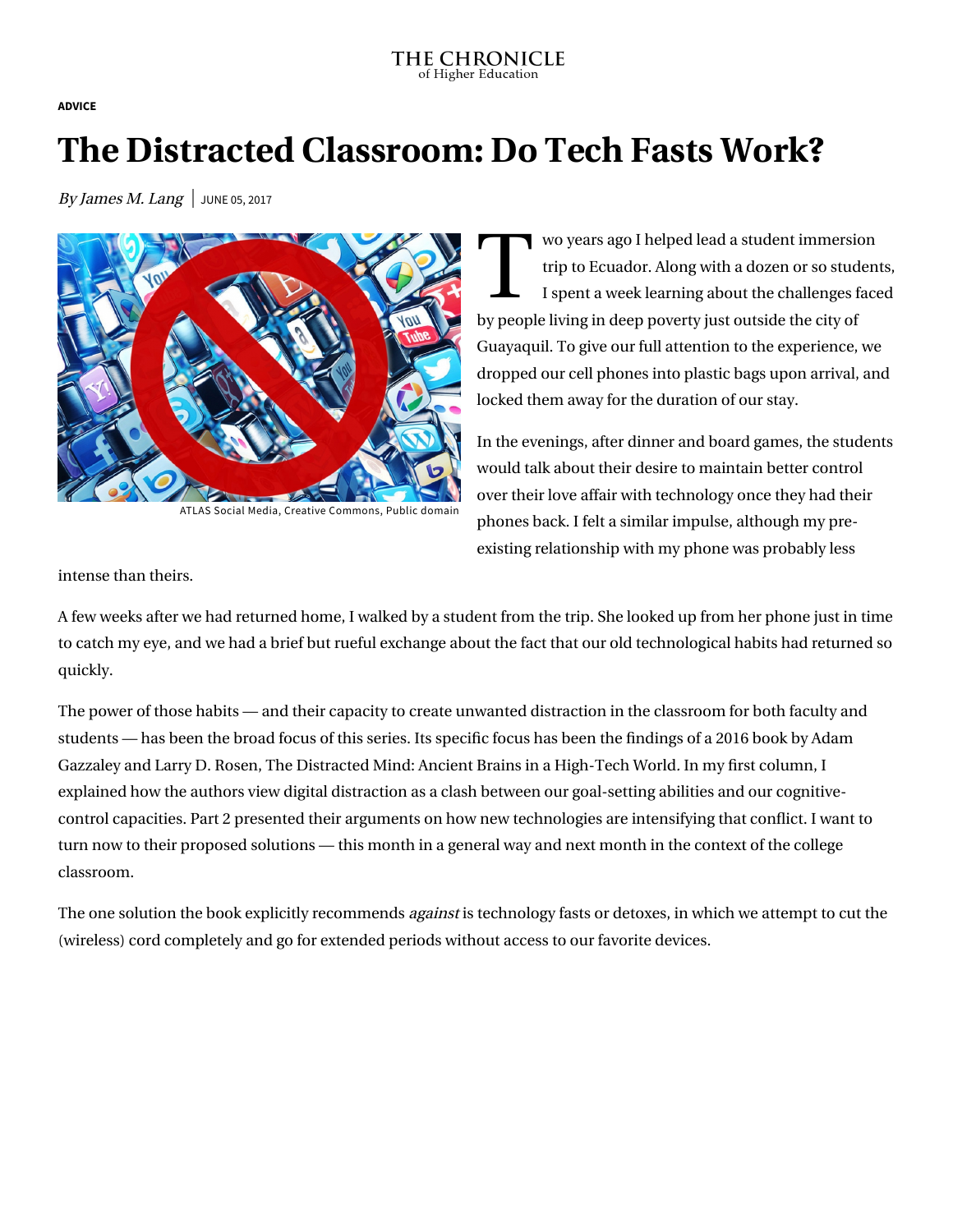### **[The Distracted Classroom](https://www.chronicle.com/specialreport/The-Distracted-Classroom/120?cid=RCPACKAGE)**

Every day in class, faculty members wage a constant battle with cellphones and laptops for the attention of students. In this series, James M. Lang explores the impasse over how to cope with those unwanted digital distractions.

- [The Distracted Classroom: Transparency, Autonomy, and Pedagogy](https://www.chronicle.com/article/The-Distracted-Classroom-/240797?cid=RCPACKAGE)
- [The Distracted Classroom: Is It Getting Worse?](https://www.chronicle.com/article/The-Distracted-Classroom-Is/239785?cid=RCPACKAGE)
- [The Distracted Classroom](https://www.chronicle.com/article/The-Distracted-Classroom/239446?cid=RCPACKAGE)



As those of us on the Ecuador trip learned in spite of our resolve, detoxing from technology works about as effectively as crash diets of any kind — i.e., not very well. This spring my wife and I gave up meat for 40 days in observance of Lent; on Easter morning we both ate at least a pound of bacon, and boy was it delicious. Likewise with technology fasts.

"While taking a break [from technology] is certainly a good thing and can act to improve our metacognition about the influence of high-tech on our minds," write Gazzaley and Rosen, "there is no evidence that extended tech detoxes actually work."

But just because fasts and detoxes are ineffective — and impractical in today's world — doesn't mean we should go to the other extreme and make no effort at all to manage our use of technology more deliberately. The Distracted Classroom does not treat technology itself as "the problem" — since, after all, technology has many benefits for us as both humans and learners. Instead the book's focus is on the problems we face when we have set ourselves a goal (finish writing this essay, read this report, play with my child) and our readily available technologies play upon our cognitive-control limitations to distract us from that goal. Some people aren't worried about that. Commenters in my previous columns have argued that our plastic brains are evolving as we speak, and, soon enough, will adapt to new technologies without any harmful long-term effects.

Not so fast, argue Gazzaley and Rosen — literally. "Meaningful and sustainable changes" to the brain, they write, don't happen easily or quickly. "Our brains … have mechanisms for maintaining homeostasis," they argue, "a state of stability that is critical for our survival; can you imagine how deleterious it would be if our brains changed dramatically in response to even casual influences?"

Instead of technology fasts, the authors recommend two types of solutions, neither of which involves chucking your phones or heading into the woods for an extended tech-free foray.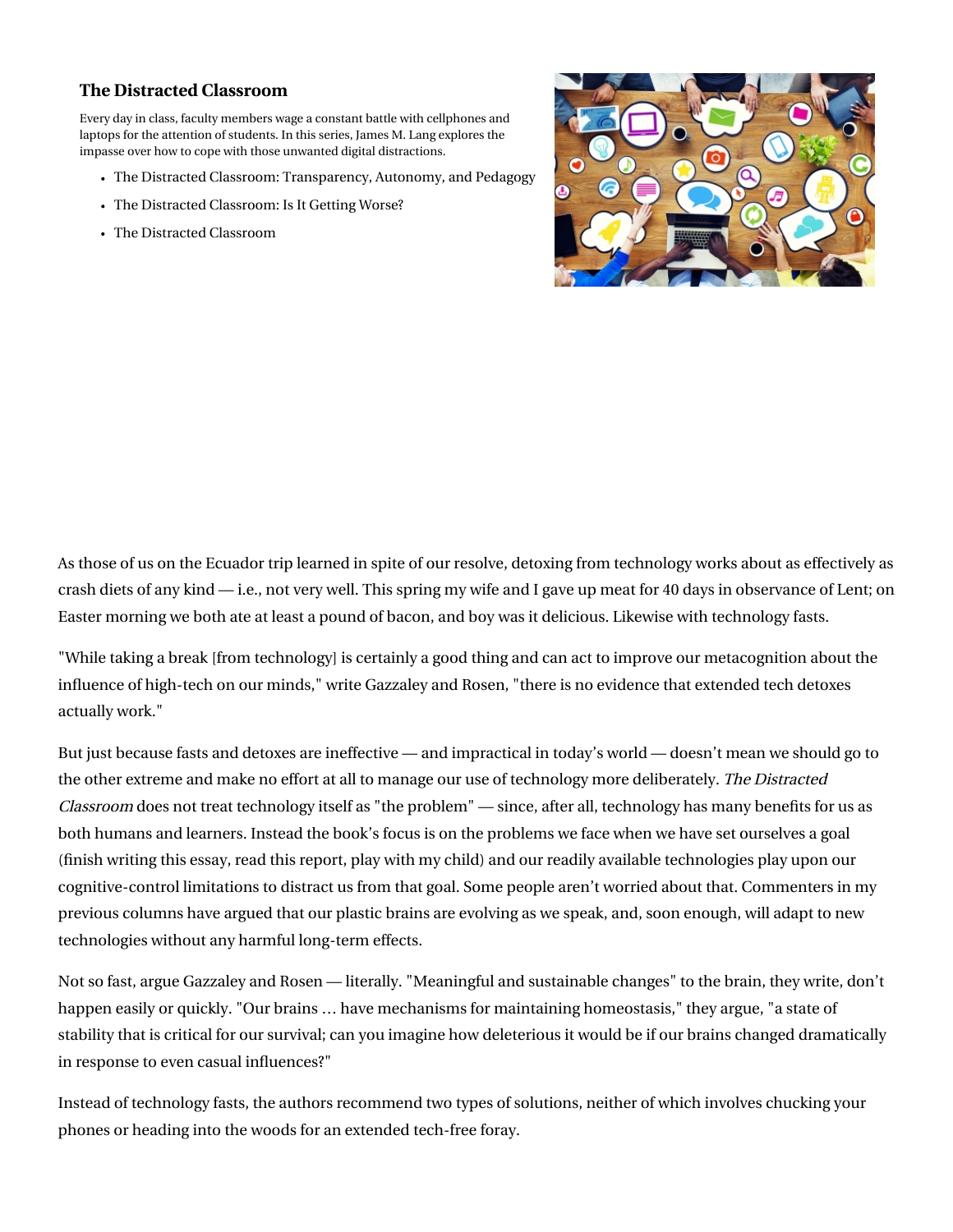**Brain-boosting strategies.** Gazzaley and Rosen explore a handful of activities that have been proposed to strengthen our abilities to push away distractions and improve our working memories — things like exercise, meditation, and brain-training games. If part of the problem of distraction stems from the limitations of our brain, activities to improve brain power could help us reduce the impact of distraction in our lives.

In their book, they rank each activity along a scale with three points on it: (1) "prescriptive," by which they mean that the activity has solid scientific grounding through multiple randomized controlled trials; (2) "signal," which refers to strategies that have some scientific support but have not been fully supported by controlled trials yet; and (3) "reasonable hypotheses," which are just what they sound like.

Although Gazzaley and Rosen find strong signals in several areas (such as meditation), only one strategy earns the label of prescriptive: physical exercise. They point to "positive meta-analyses of randomized controlled studies of individuals across the lifespan," and note that exercise's ability to boost our cognitive functions is "low cost and widely accessible," not to mention "associated with many other health benefits."

So there's one more reason to get off the couch. However, the potential for a college instructor to use the power of physical activity to manage digital distractions in the classroom seems somewhat limited to me. (That may be a result of my limited imagination — I'll go for a run and decide afterward.) Fortunately the book offers a second set of suggestions.

**Tech-management strategies.** Gazzaley and Rosen note four areas in which people can take a deliberate approach to the management of digital distractions. The following strategies — rather than relying upon boosting brainpower — are ways to be as productive as possible while still taking advantage of all the wonders that technology has to offer.

**Metacognition:** The first step to solving any problem involves understanding it more clearly. So the authors suggest an initial but essential step of gaining a clearer understanding of the reasons behind distraction, the power of technology to exacerbate it, and the potential solutions. I suggest you start by reading The Distracted Mind. But of course we need to understand how distraction affects us personally, not just brains in



general. The book thus recommends a number of websites and apps that can help you better monitor your work habits and the role that distraction plays in your life.

**Accessibility:** I suspect that, as you read this essay, you have multiple tabs open on your desktop or laptop, as well as a phone at hand that offers handy notifications of new messages on Twitter or Facebook, not to mention text messages or phone calls. One of the easiest ways to reduce the potential for distraction involves more deliberate